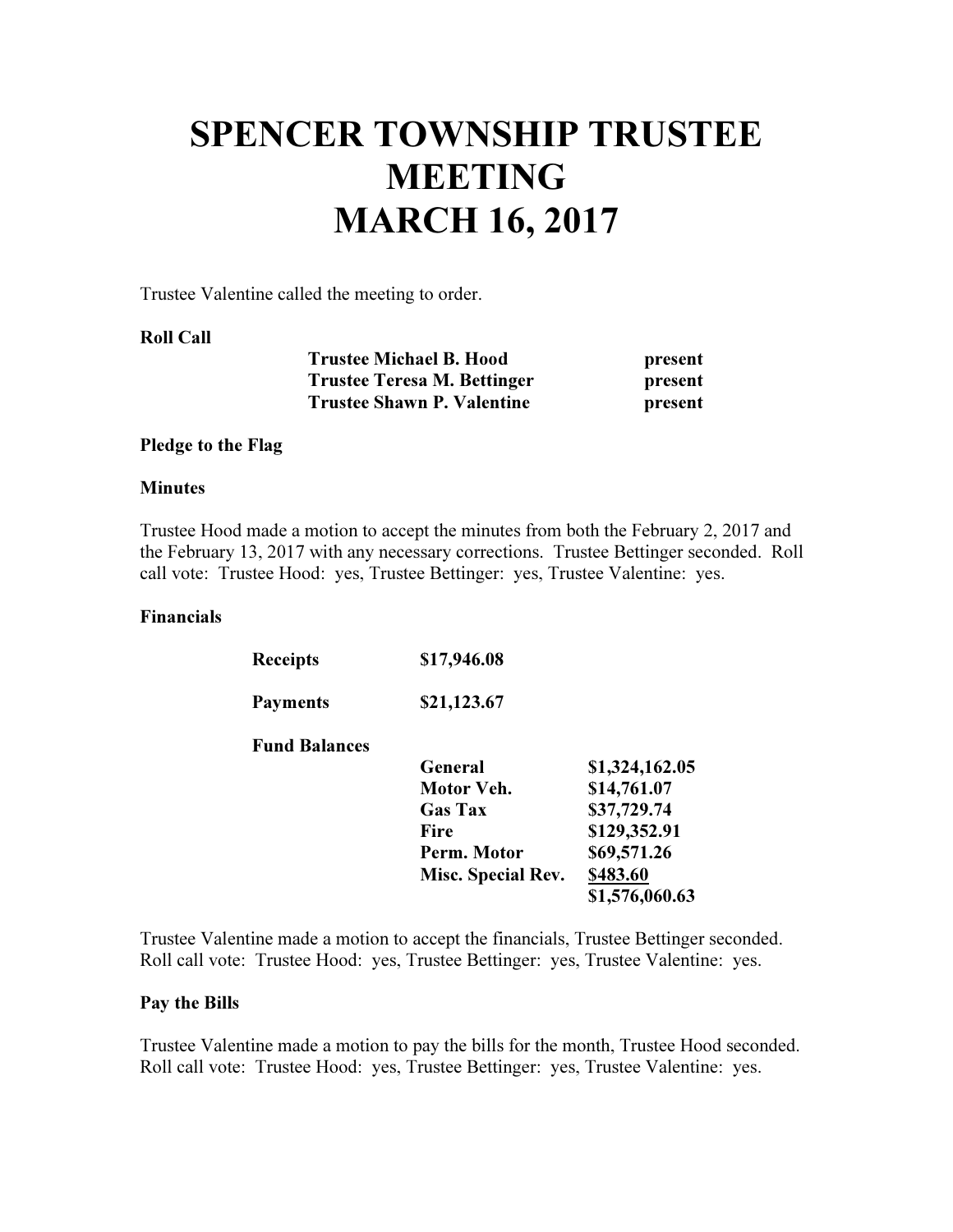## Zoning Report

Zoning Inspector, Dean Croskey, presented a report to the Board. Trustee Valentine read through the report that permits and zoning changes applications were submitted. There were 2 zoning violations.

## BZA Report

No report

## Road Report

Road Superintendent, Dean Croskey, presented the report to the Board.

## **Fire**

Chief Cousino from Springfield was in attendance and gave the report.

He reviewed service Springfield provided for Spencer over for the past quarter. For February the average response time was 6 minutes 32 seconds. The national average for rural areas average is 8 minutes.

Jack Gulvas, resident, asked if there was an ISO rating. Mr. Gulvas needed this figure for his personal insurance purposes.

# JEDZ

No meeting

# **Correspondence**

Trustee Valentine will handle the recalls that have been received for the Chevy Truck at the fire station.

The Township received correspondence informing them of a meeting to provide the public the opportunity to review and comment on the draft from the Ohio Department of Transportation regarding the Statewide Transportation Improvement Program (STIP).

The Township received the memorandum of understanding from the Lucas County Emergency Management Agency taking ownership and responsibility for the siren at 10478 Old State Line Road.

The claim against the Township filed by Shawn P. Valentine has been officially closed as of February 13, 2017.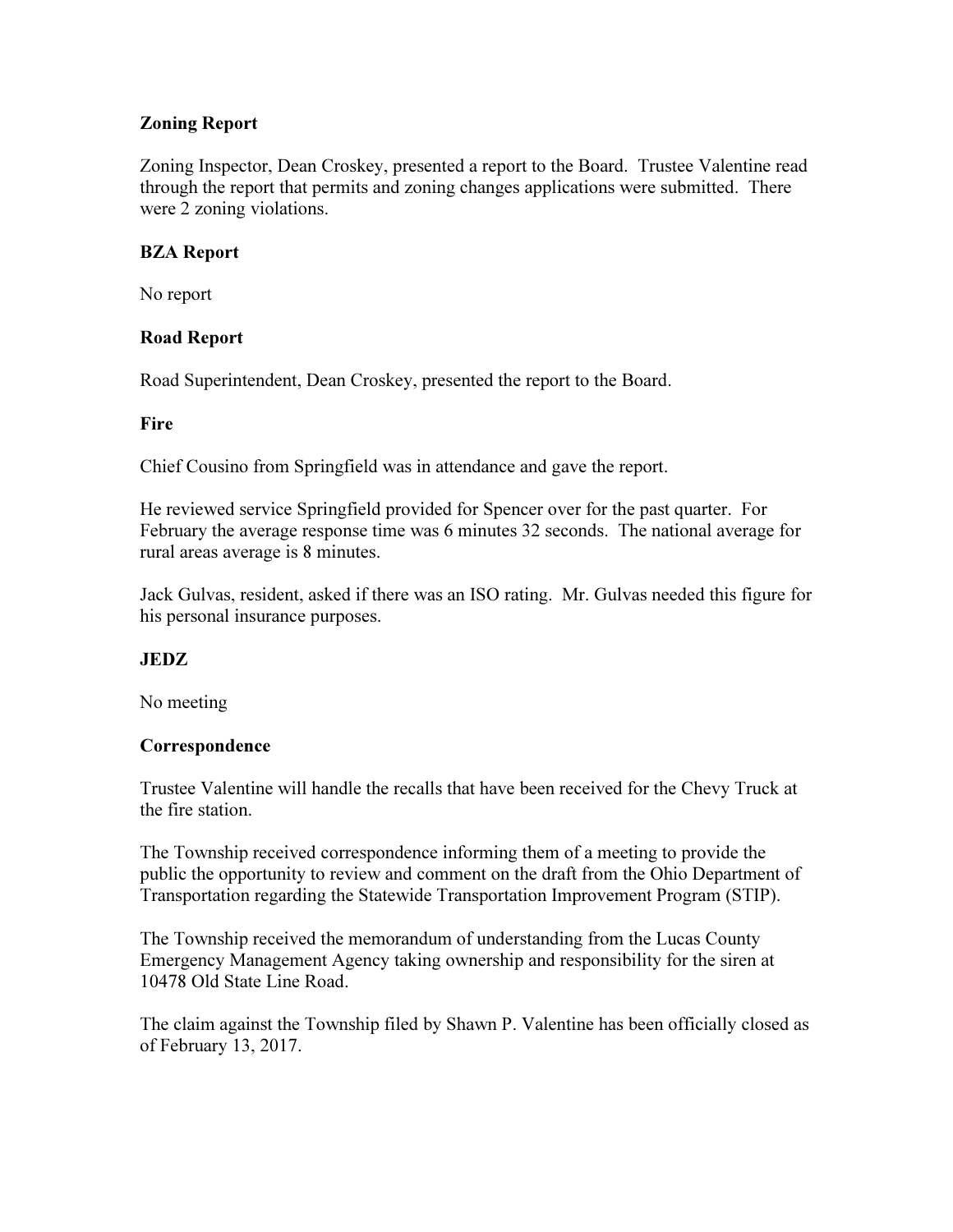The Township will received the  $4<sup>th</sup>$  quarter 2016 JEDZ disbursement in March for \$336,577.48.

The Township received a \$5000 contribution from the Nature Conservancy for fire protection services, ems and road maintenance.

The Township received notification from the County Engineer's Office that the roadwork cost for Oak Grove Estates, Harriett Road and Bemis Lane will increase by \$75,000. There was an error in their initial calculations.

## Old Business

A resolution outlawing the cultivating, processing and retail `dispensing of marijuana in Spencer Township was read. Trustee Hood made the motion to accept the resolution, Trustee Bettinger seconded. Roll call vote: Trustee Hood: yes, Trustee Bettinger: yes, Trustee Valentine: yes.

The vacancy on the BZA Board was discussed. Resident Mr. Mewhort is the proposed candidate. He is a resident and a 15 year member of the County Planning Commission. His qualifications were briefly discussed and Trustee Bettinger made a motion to appoint him to the BZA Board, Trustee Valentine seconded. Roll call vote: Trustee Hood: yes, Trustee Bettinger: yes, Trustee Valentine: yes.

The Board will start shopping around for a security system for the Township Hall.

### New Business

A spring trash pickup will be scheduled at the meeting in April.

A letter of interest of having Raab Road resurfaced in 2019 will be sent to the Engineer's office. Meilke Road resurfacing calculations are currently in process.

### Open to the Public

Resident, Kate Roth asked if accomplishments of 2016 and projections for 2017 can be posted on the website. Ms. Roth had other questions about the email notification the Township website is hosting. Ms. Roth asked what was the status of the Land Use process. Trustee Valentine explained it is on hold. Ms. Roth asked about the meeting that was held for residents with acreage of 10 acres or more who make income off of their property that was held at the Town Hall on March 8, 2017. Residents that were affected were informed of the meeting.

It was mentioned the sign at the fire station needs some maintenance.